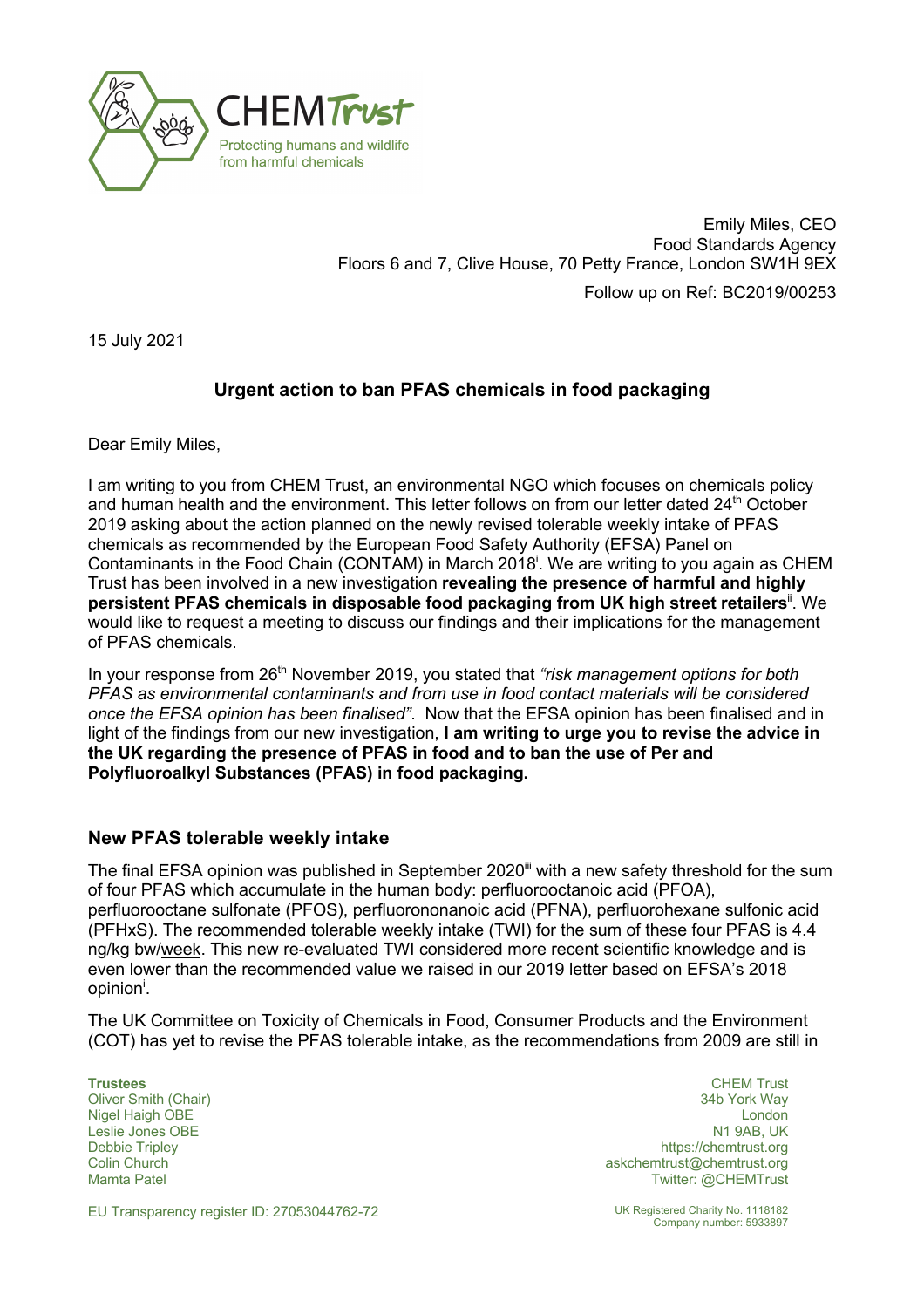place<sup>iv</sup>. The current tolerable daily intake recommended for one PFAS, PFOA, is 1500 ng/kg bw/day. This is over 2000 higher than the tolerable intake recommended by EFSA for the sum of four PFAS, including PFOA. This is of great importance to human health as CONTAM concluded that "parts of the European population exceed this TWI" ii.

## **PFAS use in food packaging in the UK**

I would also like to highlight findings from our investigation which challenge some of the assumptions you identified in your 2019 letter regarding the use of PFAS chemicals to treat paper and cardboard food contact material in the UK:

- The view of the FSA in 2019 was that the food packaging industry in the UK had *"moved away from their* [fluorinated compounds] *use in favour of alternatives"*, however **our investigation showed that PFAS contamination is in fact pervasive in the paper and cardboard food packaging production**. Our investigation shows that cardboard pizza boxes unintentionally treated with PFAS chemicals had measurable levels of PFAS. This contamination is likely to be the consequence of their intentional use in the food packaging supply chain.
- *"Where they* [fluorinated compounds] *are used, they tend to fulfil very particular requirements. This includes a minority of speciality applications for moisture or grease resistance."* Our investigation shows that food paper bags acquired on the UK market in 2020 from the brands McDonald's, Pret A Manger, Greggs, the Co-op and Subways have been intentionally treated with PFAS chemicals. **Disposable packaging from big brand takeaway retailers cannot be described as a "minority of speciality applications"**.

**The use of PFAS chemicals to treat high turnover, single use food packaging is highly problematic in terms of:**

- 1. **Its contribution to overall PFAS pollution in the environment and long term PFAS exposure.** PFAS can be emitted in the environment at the production<sup>y</sup> and disposal stage<sup>vi</sup> of these products. Due to the extreme persistence of these chemicals, PFAS emitted today can still be present in the environment in several generations, impacting both human and wildlife.
- 2. **Its contribution to short term PFAS exposure.** Certain PFAS chemicals have been shown to migrate from paper and cardboard packaging into the food<sup>vii</sup>. Their presence in food packaging from popular fast-food chain and restaurants is therefore a potential source of repeated direct exposure for the UK public.
- 3. **Its impact on the circular economy.** The use of PFAS chemicals in *"speciality"* food packaging has the potential to contaminate the paper and cardboard recycling chain. Representing a barrier to a clean and safe circular economy.

**Our study shows that regulation is the most effective way of ensuring that harmful chemicals are not present in consumer products, including food packaging.** In Denmark, where a ban on PFAS in food packaging has been in place since July 2020<sup>viii</sup>, french fries' bags from McDonald's are not treated with PFAS chemicals. The same item was bought in the UK at the same time and was found to be treated with PFAS chemicals. Since our investigation, McDonald's has announced its commitment to phase out all PFAS in its costumer products globally by  $2025<sup>ix</sup>$ . While this commitment is very welcome, **a clear legal framework is necessary to accelerate the move away from the use of PFAS in food packaging and ensure a level playing field for all companies.**